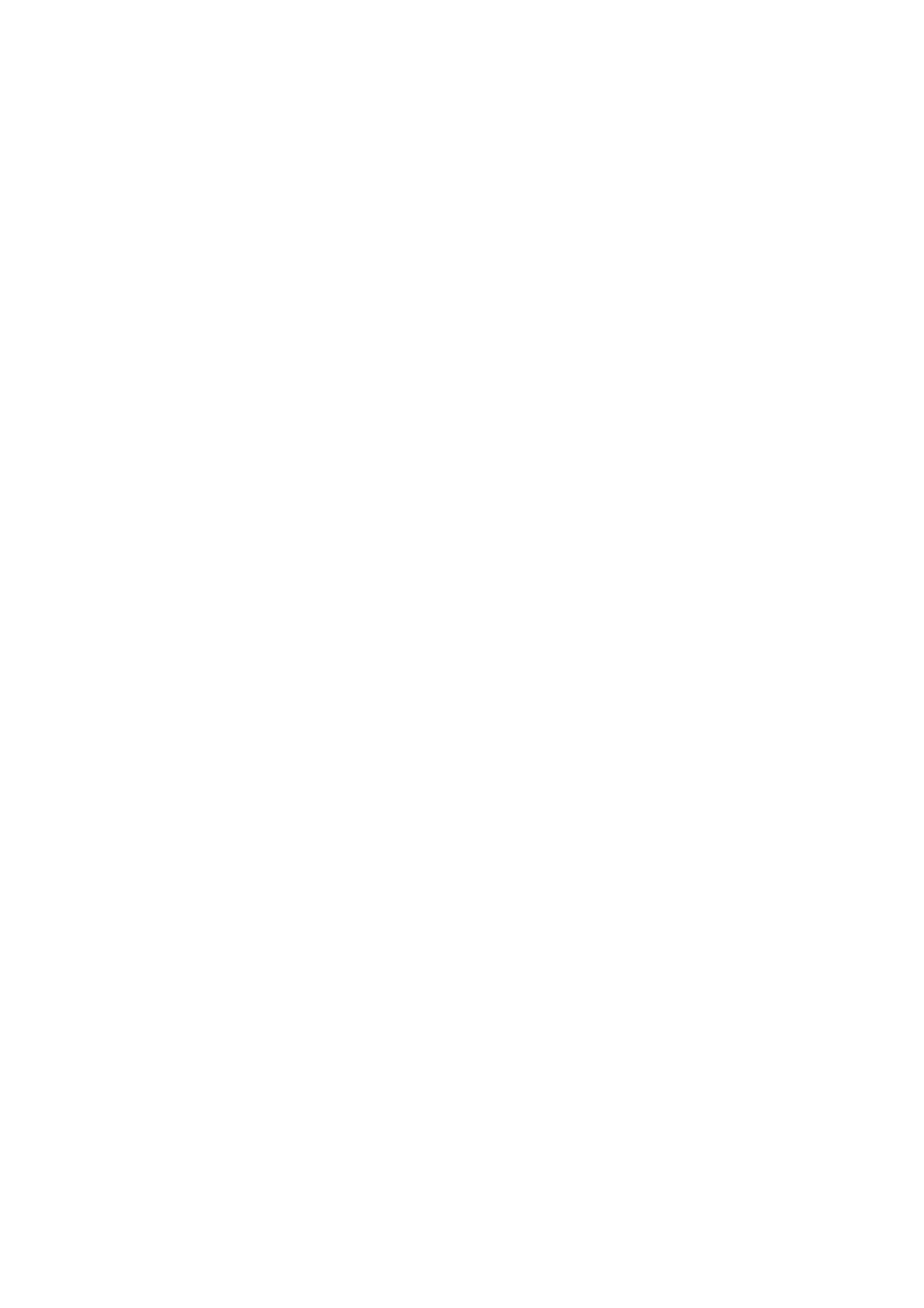# **CHAPTER 218**

# **KENYA CULTURAL CENTRE ACT**

### ARRANGEMENT OF SECTIONS

### *Section*

- 1. Short title.
- 2. Establishment, objects and incorporation of Kenya Cultural Centre.
- 3. Constitution and proceedings of Council.
- 4. Temporary members.
- 5. Powers and duties of Council.
- 5A. Committees.
- 6. Nairobi War Memorial.
- 7. Constituent Members.
- 8. *Repealed.*
- 9. *Repealed.*
- 10. *Repealed.*
- 11. *Repealed.*
- 12. *Repealed.*
- 13. *Repealed.*
- 14. *Repealed.*
- 15. Accounts and Audit.
- 15A. Submission of reports and accounts.
- 16. Attendance and voting at annual general meeting.
- 17. Trustee.
- 18. *Repealed.*
- 19. Charter revoked and cancelled.

### **SCHEDULE**

# CONSTITUENT MEMBERS

# **CHAPTER 218**

# **KENYA CULTURAL CENTRE ACT**

[*Date of assent:27th December, 1950.*]

[*Date of commencement:20th March, 1951.*]

### **An Act of Parliament to incorporate the Kenya Cultural Centre and to confirm and extend its powers**

[Act No. 60 of 1950, Act No. 2 of 1957, Act No. 16 of 1963, L.N. 649/1963, Act No. 19 of 1964, L.N. 2/1964, L.N. 236/1964, Act No. 21 of 1966, Act No. 4 of 1973, Act No. 2 of 1977, L.N. 410/1988.]

### **1. Short title**

This Act may be cited as the Kenya Cultural Centre Act.

# **2. Establishment, objects and incorporation of Kenya Cultural Centre**

(1) The establishment of the Cultural Centre is hereby confirmed.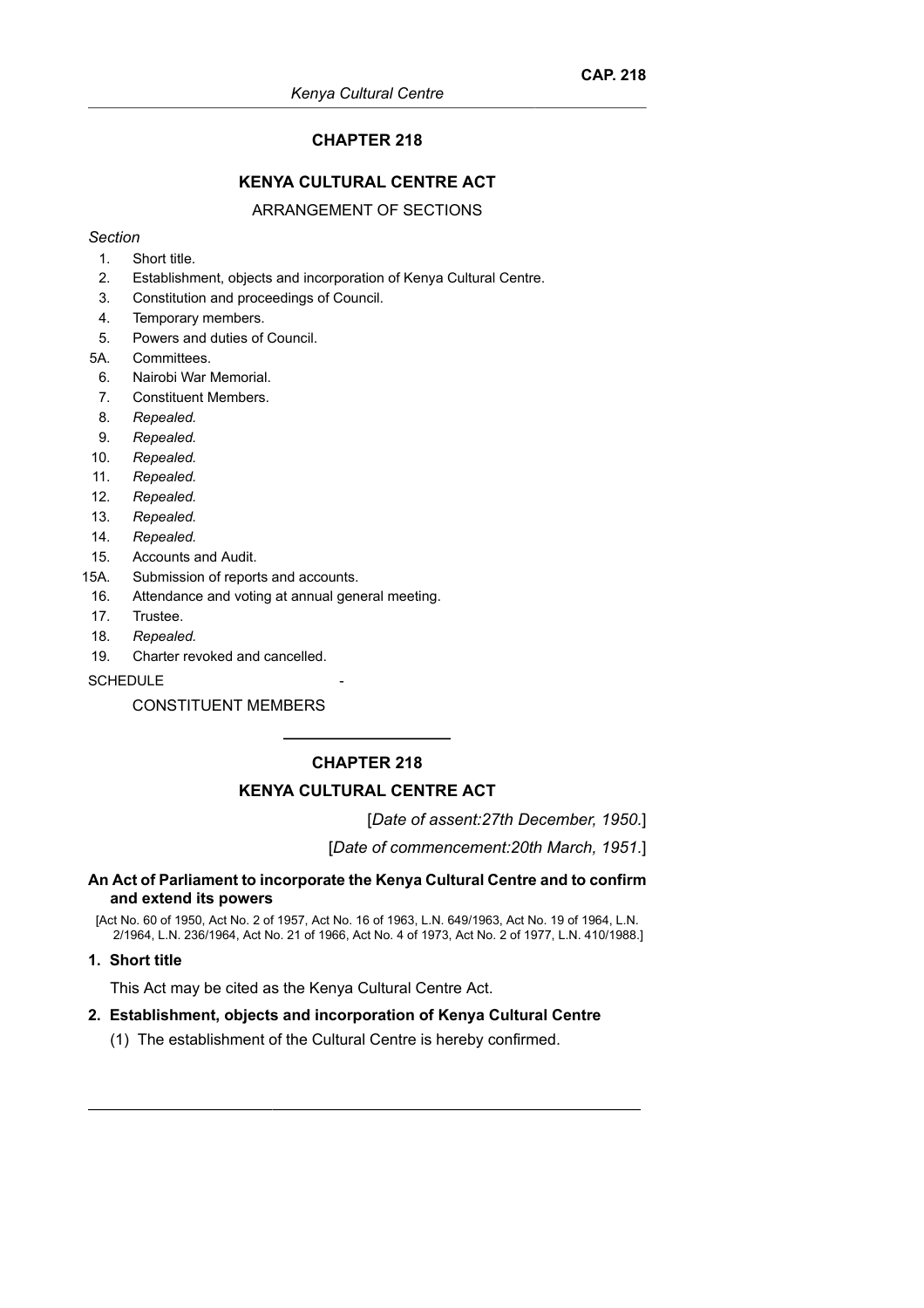(2) The Kenya Cultural Centre shall consist of such societies, institutions and organizations (in this Act referred to as "Constituent Members") of a cultural, academic or philanthropic nature as are set out in the Schedule together with such other societies, institutions and organizations of a like nature as may be appointed as constituent members under section 7.

(3) The objects of the Cultural Centre shall be to provide a centre for the use and enjoyment of the citizens of Kenya without distinction of race or creed, and to provide for the performance of music, drama and dancing, for the exhibition of works of art and craft and for the holding of meetings for discussion of matters of literary, historical, scientific or educational interest or importance, and such other purposes generally as may be approved by the Council, not being incompatible with the objects hereinbefore expressed.

(4) The Cultural Centre shall be a body corporate under the style of the Kenya Cultural Centre, and shall have perpetual succession and a common seal, and may sue and be sued in its corporate name, and shall have power for the purposes of this Act to acquire and hold, mortgage, charge, lease, or let movable and immovable property and to sell, lease, dispose of or otherwise deal with movable or immovable property acquired by it and no longer required for such purposes.

### [L.N. 410/1988.]

### **3. Constitution and proceedings of the Council**

(1) The Council shall consist of not less than five nor more than twelve persons, appointed by the Minister.

(2) The Council shall act by a majority of the members present and voting at any meeting.

(3) The Chairman of the Council shall be elected by the Council and shall, at any meeting over which he presides, in the event of an equality of votes, have a casting vote.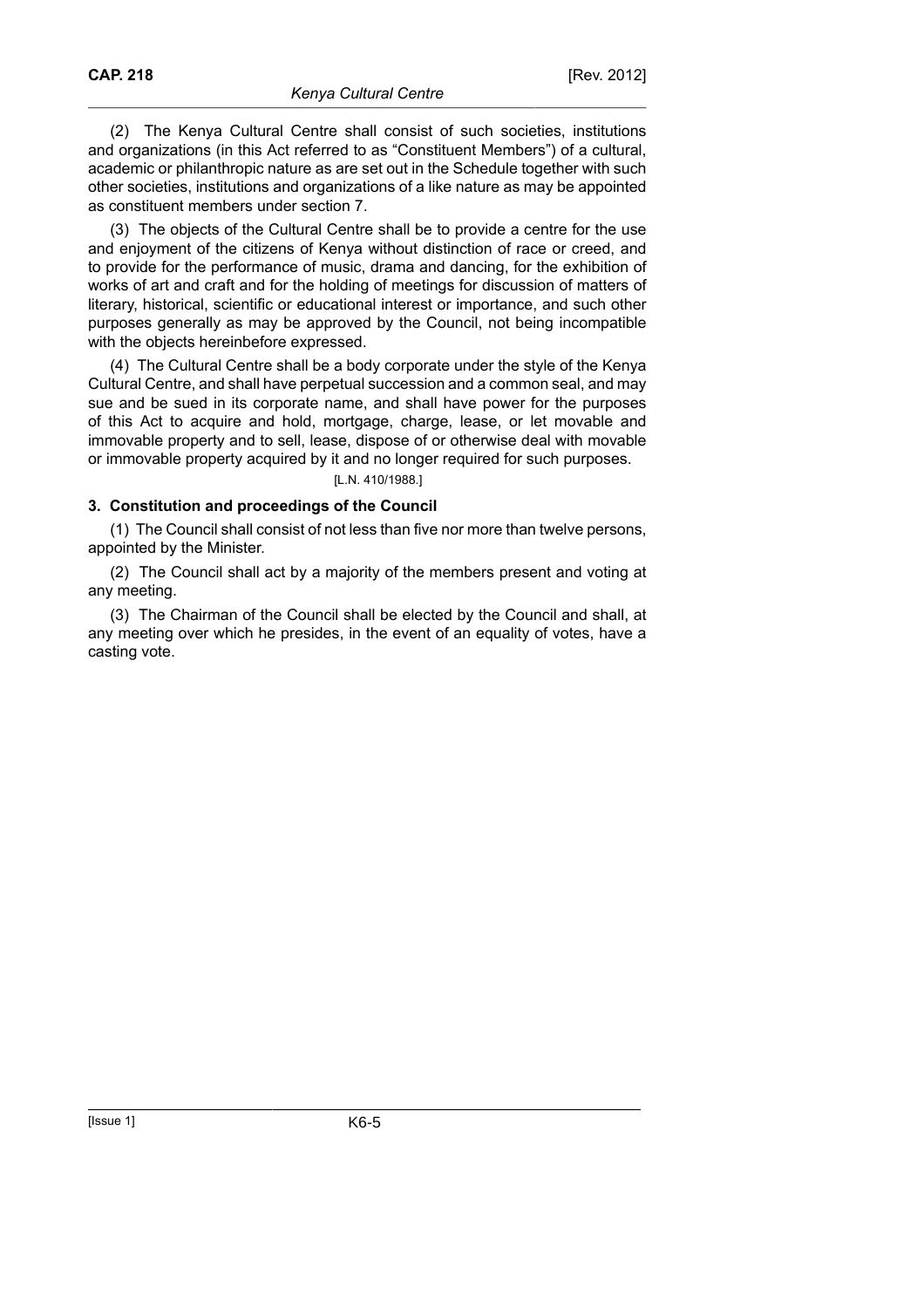for re-election, but shall cease to hold office if he ceases to be a member of the Council.

(5) The persons appointed to the Council by the Minister shall hold office during the Minister's pleasure.

(6) The Council shall, from among its members, appoint one person to be Deputy Chairman of the Council, who if present shall preside at any meeting from which the Chairman is absent and, while so presiding, shall have all the powers of the Chairman.

(7) If neither the Chairman nor the Deputy Chairman is present at a meeting of the Council, the members present shall elect their own chairman.

(8) At any meeting of the Council three members present shall form a quorum.

(9) The Council shall keep such minute and other books as may be necessary to record all resolutions and other business of the Council.

[Act No. 2 of 1957, s. 2, L.N. 649/1963, Act No. 21 of 1966, First Sch., Act No. 4 of 1973, Sch.]

# **4. Temporary members**

Should any member of the Council be absent from Kenya or unable to act at any time, the Minister may appoint any other person to take his place as a temporary member of the Council, and any such person so appointed shall hold office during the absence or inability to act of the person whose place he has taken.

# [L.N. 649/1963.]

# **5. Powers and duties of Council**

(1) The Council shall by resolution determine the policy of the Cultural Centre and give directions with regard to any matters coming within the scope of its objects hereinbefore set out and the activities generally of the Cultural Centre, and in particular and without prejudice to the generality of the foregoing powers with regard to—

- (a) finance;
- (b) buildings and the management and use thereof and the commercial management of any theatrical or other undertaking sponsored by the Cultural Centre;
- (c) maintenance and improvements;
- (d) the acquisition, sale, leasing or letting or other disposition of property movable or immovable;
- (e) the raising of funds by mortgage or otherwise;
- (f) the investment in such securities as the Council may authorize of the funds of the Cultural Centre;
- (g) the employment, remuneration and dismissal of a Director and of staff and servants of the Cultural Centre.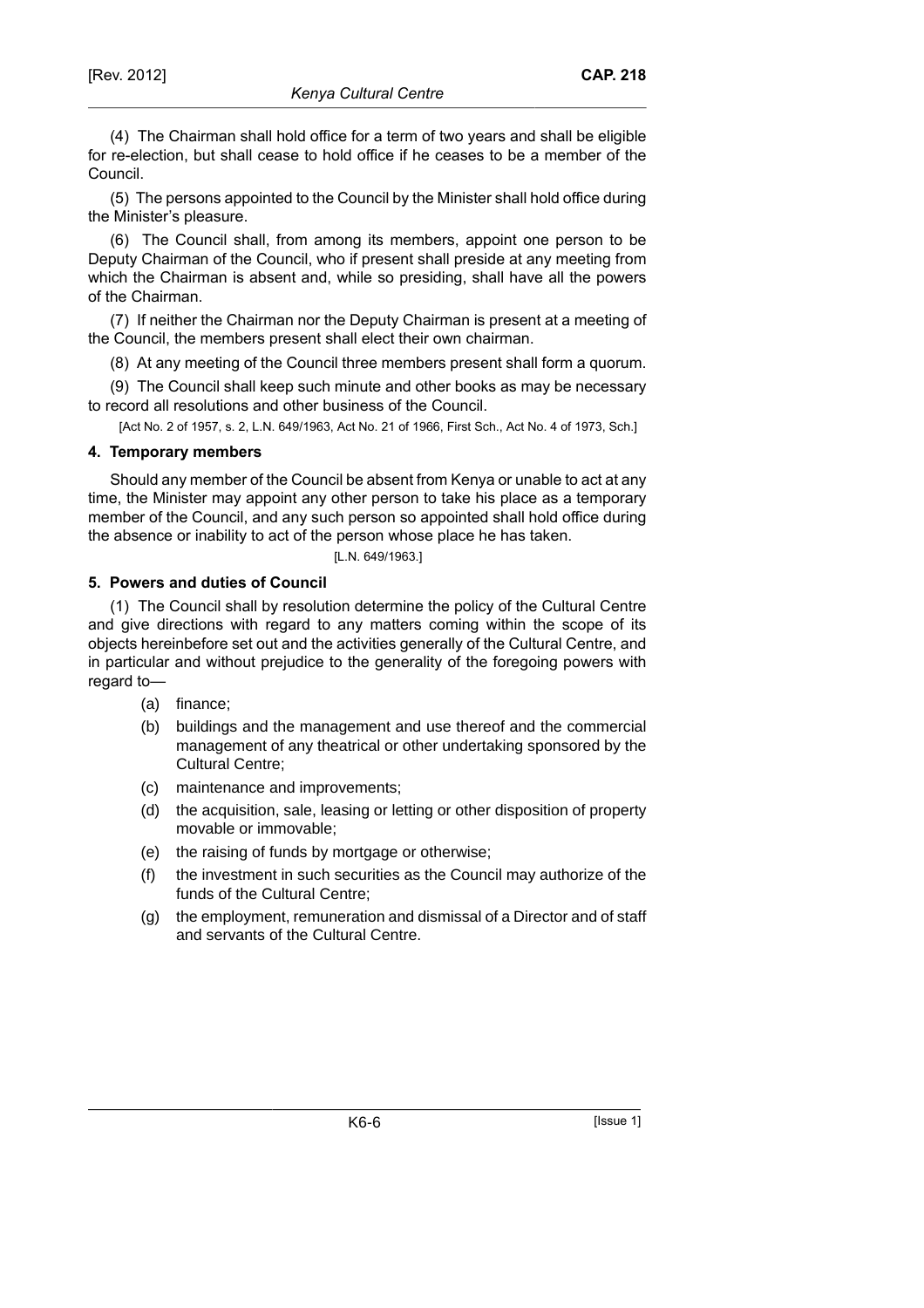- (2) The Council—
	- (a) shall appoint auditors for the funds of the Cultural Centre;
	- (b) shall obtain the advice of the Trustee on all matters relating to finance;
	- (c) deleted by Act No. 16 of 1963, s. 2.;
	- (d) may enter into contracts, agreements and such other arrangements as may be necessary to give effect to the policy of the Council.

[Act No. 16 of 1963, s. 2.]

### **5A. Appointment of committees**

(1) The Council may from time to time appoint such committees, either of a general or of a special nature, consisting of such number of persons, as the Council thinks fit, for the purpose of examining and reporting upon any matter or performing any act which in the judgment of the Council would be more conveniently performed by means of a committee, and may delegate to any committee such powers (other than power as to the exercise of which special provision is made in this Act) as it thinks fit, and may fix the quorum of any such committee.

(2) In no case shall any act of any committee be binding on the Council until it has been referred to and approved by the Council, except in cases where the Council has, by resolution, authorized the committee to manage, regulate or conclude the matter to which the act relates.

(3) Each committee shall elect its own chairman, and may also elect a deputy chairman, and shall, subject to the provisions of this Act, have power to regulate its own procedure.

(4) Every committee appointed by the Council may be dissolved, after notice of motion to that effect, by resolution of the majority of the whole Council.

[Act No. 16 of 1963, s. 3.]

### **6. Nairobi War Memorial Fund**

The Council shall determine by what visible means (acceptable to the Trustees of the Nairobi War Memorial Fund) shall be perpetuated the fact that the Nairobi War Memorial is incorporated in the Cultural Centre.

### **7. Constituent members**

(1) The Council may appoint as a constituent member any society, institution or organization which makes application in that behalf to the Council and which the Council is satisfied has objects compatible with the objects of the Cultural Centre and the purposes of this Act.

(2) The Council may remove any constituent member if it considers that such member has ceased to continue sufficient or satisfactory activity of a nature considered by the Council to be desirable in the interests of the Cultural Centre.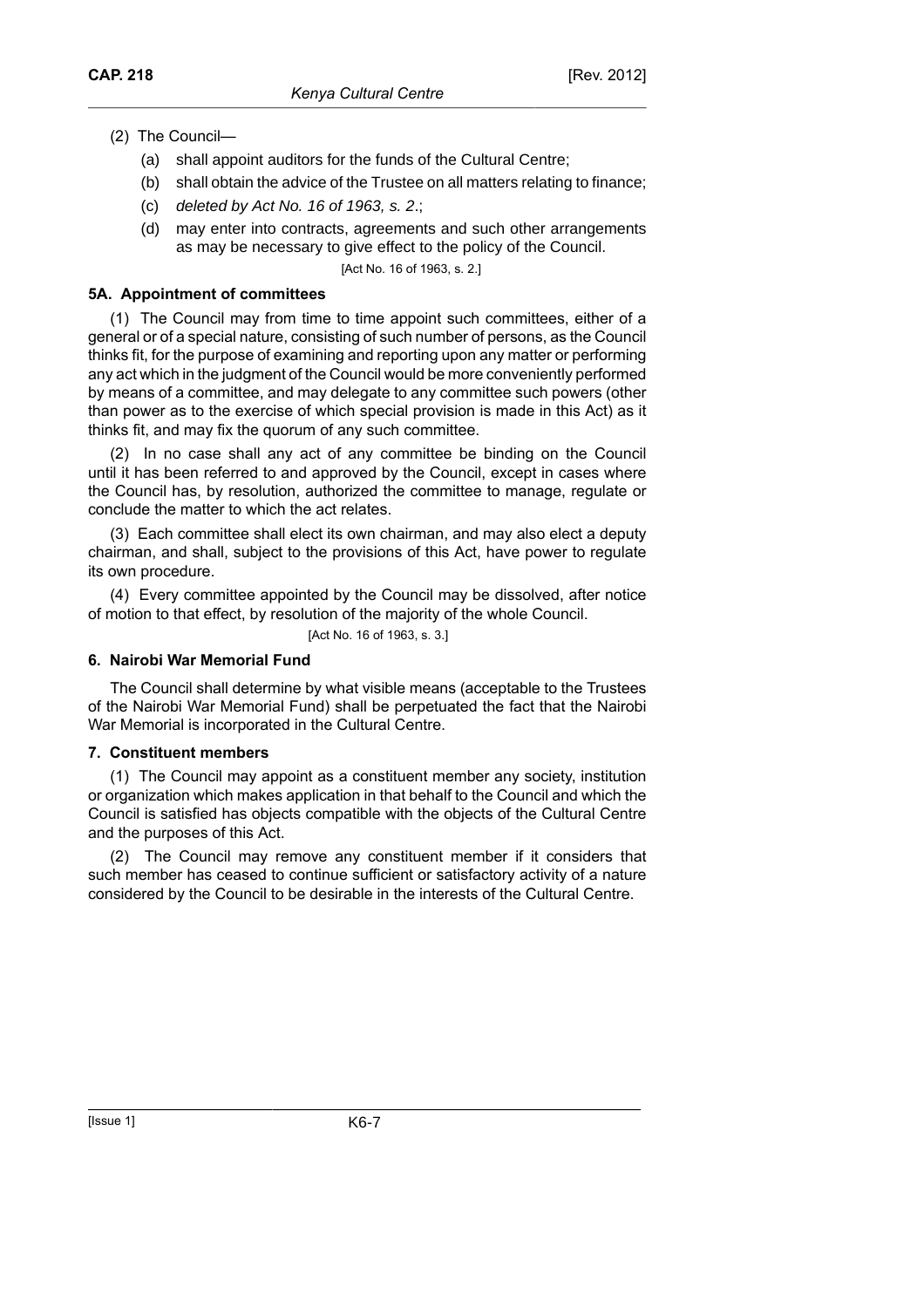- **8.** *Repealed by Act No. 16 of 1963, s. 4.*
- **9.** *Repealed by Act No. 16 of 1963, s. 4.*
- **10.** *Repealed by Act No. 16 of 1963, s. 4.*
- **11.** *Repealed by Act No. 16 of 1963, s. 4.*
- **12.** *Repealed by Act No. 16 of 1963, s. 4.*
- **13.** *Repealed by Act No. 16 of 1963, s. 4.*
- **14.** *Repealed by Act No. 16 of 1963, s. 4.*

# **15. Accounts and audit**

(1) The Council shall cause to be kept proper books of account, records and vouchers in relation to all its funds, activities and property, and shall as soon as possible after the end of its financial year cause to be prepared, signed and transmitted to the Council's auditor an income and expenditure account and balance sheet.

(2) The accounts shall be examined, audited and reported upon annually by the Council's auditor, who shall be the holder of a practising certificate issued pursuant to section 21 of the Accountants Act (Cap. 531).

(3) The Council shall produce and lay before the auditor all books and accounts of the Council, with all vouchers in support thereof and all books, papers and writings in its possession or control relating thereto, and the auditor shall be entitled to require from all members, officers and employees of the Council such information and explanations as he may consider to be necessary for the purpose of his duties as auditor.

(4) The expenses of and incidental to the audit shall be paid by the Council. [Act No. 16 of 1963, s. 5, Act No. 19 of 1964, s. 2, Act No. 2 of 1977, s. 46.]

# **15A. Submission of reports and accounts**

(1) The Council shall, as soon as practicable after the end of its financial year, submit to the Minister a report of its operations during such year, together with the yearly balance sheet and income and expenditure account and the auditor's report thereon.

(2) The Minister shall lay the Council's report and the auditor's report, together with the balance sheet and other statements of account, before the House of Representatives within fourteen days of his having received the reports and statements, or, if the House of Representatives is not sitting, within fourteen days of the commencement of the next sitting.

(3) The Council shall, as soon as practicable after submission to the Minister of its annual report, balance sheet, statements of account and auditor's report, call an annual general meeting of the Cultural Centre and submit to it the said reports, balance sheet and statements of account.

[Act No. 16 of 1963, s. 5, L.N. 236/1964.]